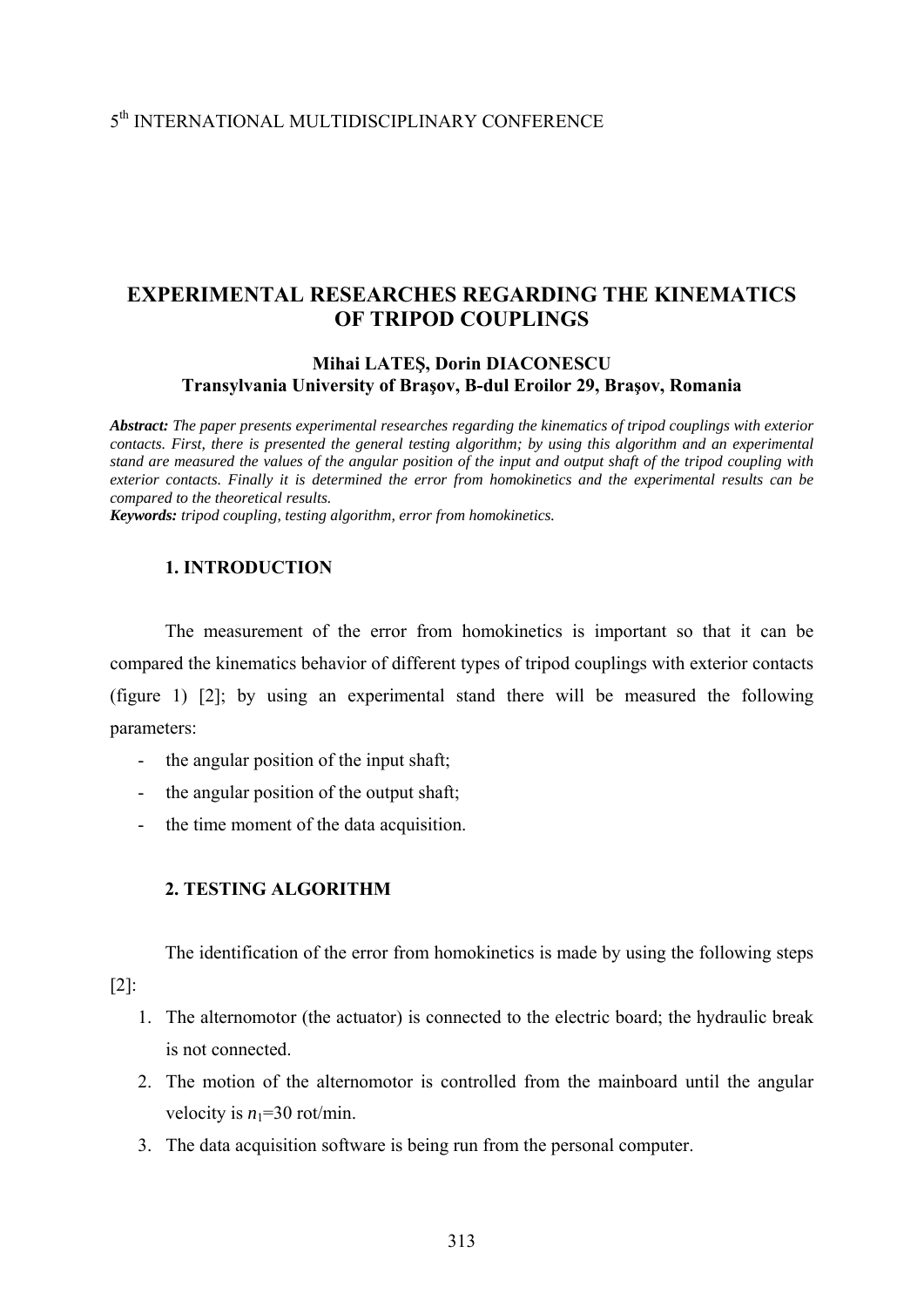4. It will repeat the  $1 - 3$  steps for different values of the angle  $\alpha$  between the axis of the input *1* and the output *2* shaft (figure 1).



Fig. 1. Tripod coupling

The testing programs parameters are [2]:

 $n_1=30$  rot/min;

 $\alpha[^{\circ}] \in \{0, 10, 20, 30\}.$ 

 The error from homokinetics is determined as a difference between the angular position of the input and the output shaft. The testing program will be repeated for different types of elements in contact: cylinders, paraboloids, hyperboloids.

#### **3. TEST RESULTS**

 The results obtained after the experimental testing shows, finally, the variation of the error from homokinetics ( $\psi$ ) with the angular position of the input shaft ( $\varphi$ <sub>1</sub>), for different parameters: the angle between the input and the output shaft  $(\alpha)$ ; the exterior contact types: cylinder on cylinder (*Cil/Cil*), paraboloid on paraboloid (*Par/Par*), hyperboloid on hyperboloid (*Hip/Hip*).

The diagrams are presented in table 1.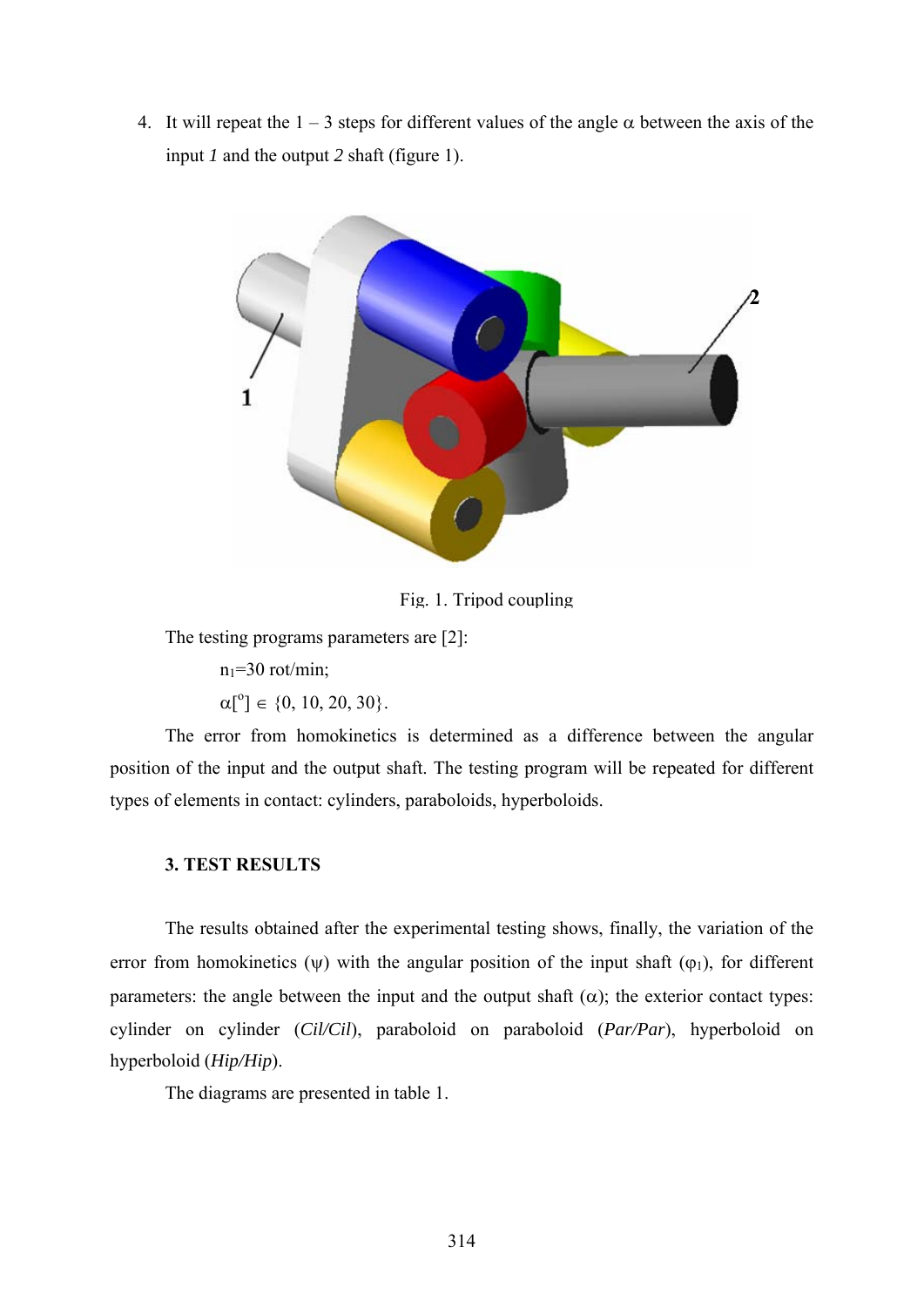

Table1. Measurement results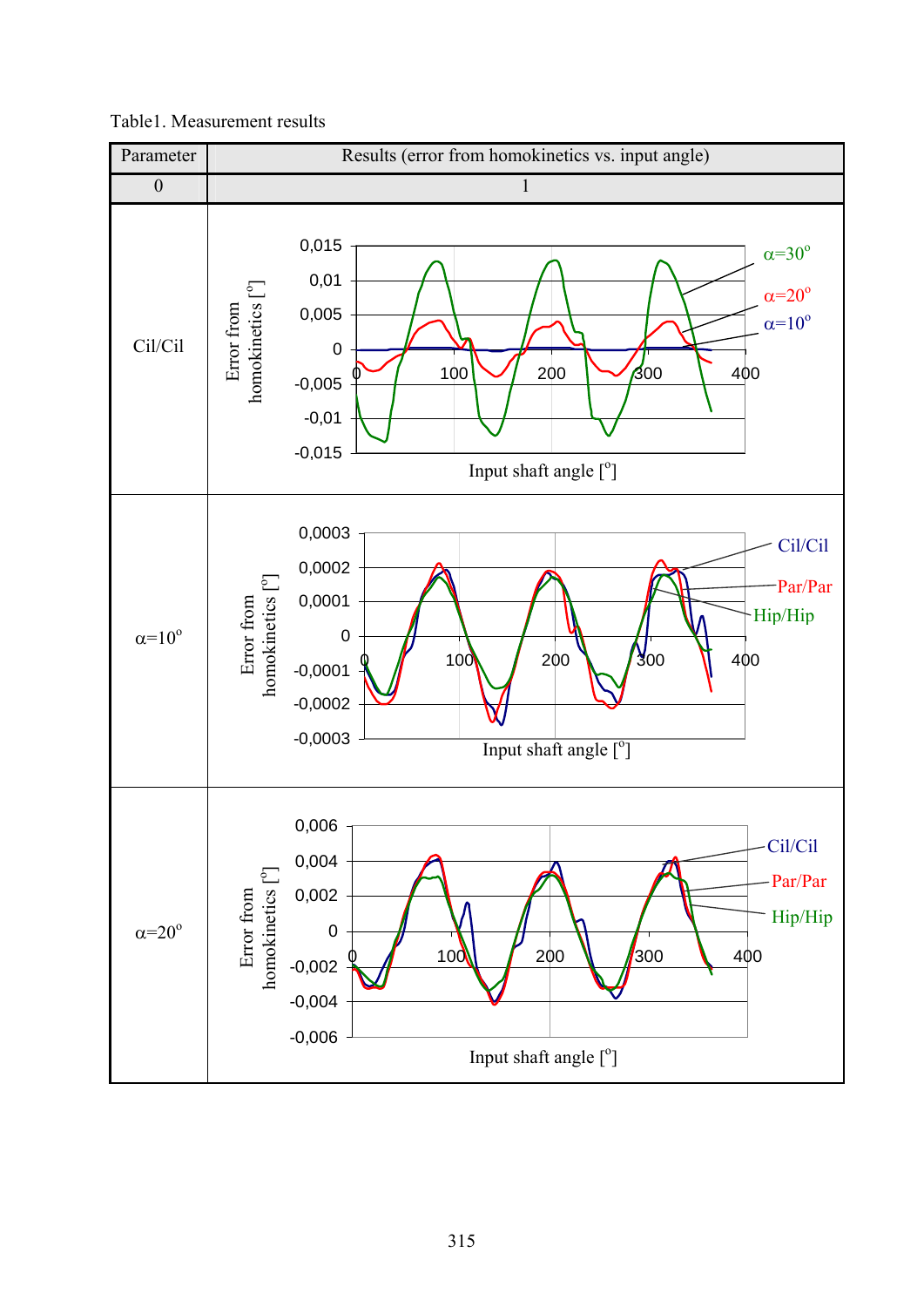### Table1. Measurement results



Table 2. Measurement values.

| exp.<br>Nr. | $\begin{array}{c}\n\text{Time} \\ \text{[s]}\\ \end{array}$ | angle<br>[grd]<br>Output | angle<br>[grd]<br>Input | homokinetics<br>experiment<br>from<br>[grad]<br><b>Error</b> |
|-------------|-------------------------------------------------------------|--------------------------|-------------------------|--------------------------------------------------------------|
| 0           | 0                                                           | 0                        | 0,00009                 | $-0,00009$                                                   |
| 1           | 0,027                                                       | 4,32016                  | 4,32027                 | $-0,00011$                                                   |
| 2           | 0,081                                                       | 13,53662                 | 13,53678                | $-0,00016$                                                   |
| 3           | 0,136                                                       | 22,75215                 | 22,75232                | $-0,00017$                                                   |
| 4           | 0,191                                                       | 31,96792                 | 31,96808                | $-0,00016$                                                   |
| 5           | 0,246                                                       | 41,472                   | 41,47207                | $-6,50E-05$                                                  |
| 6           | 0,301                                                       | 50,688                   | 50,68802                | $-2,15E-05$                                                  |
| 7           | 0,356                                                       | 60,19771                 | 60,19176                | 0,00011                                                      |
| 8           | 0,411                                                       | 69,695157                | 69,695                  | 0,000157                                                     |
| 9           | 0,466                                                       | 79,19994                 | 79,19976                | 0,00018                                                      |
| 10          | 0,521                                                       | 88,706496                | 88,70631                | 0,000186                                                     |
| 11          | 0,576                                                       | 98,208                   | 98,20791                | 8,91E-05                                                     |
| 12          | 0,631                                                       | 107,424                  | 107,424                 | 1,00E-06                                                     |
| 13          | 0,686                                                       | 116,928                  | 116,9281                | $-7,90E-05$                                                  |
| 14          | 0,741                                                       | 126,432                  | 126,4322                | $-1,80E-04$                                                  |
| 15          | 0,796                                                       | 135,648                  | 135,6482                | $-2,10E-04$                                                  |
| 16          | 0,851                                                       | 144,864                  | 144,8643                | $-2,58E-04$                                                  |
| 17          | 0,906                                                       | 154,08                   | 154,0801                | $-1,27E-04$                                                  |
| 18          | 0,961                                                       | 163,296                  | 163,296                 | $-3,70E-05$                                                  |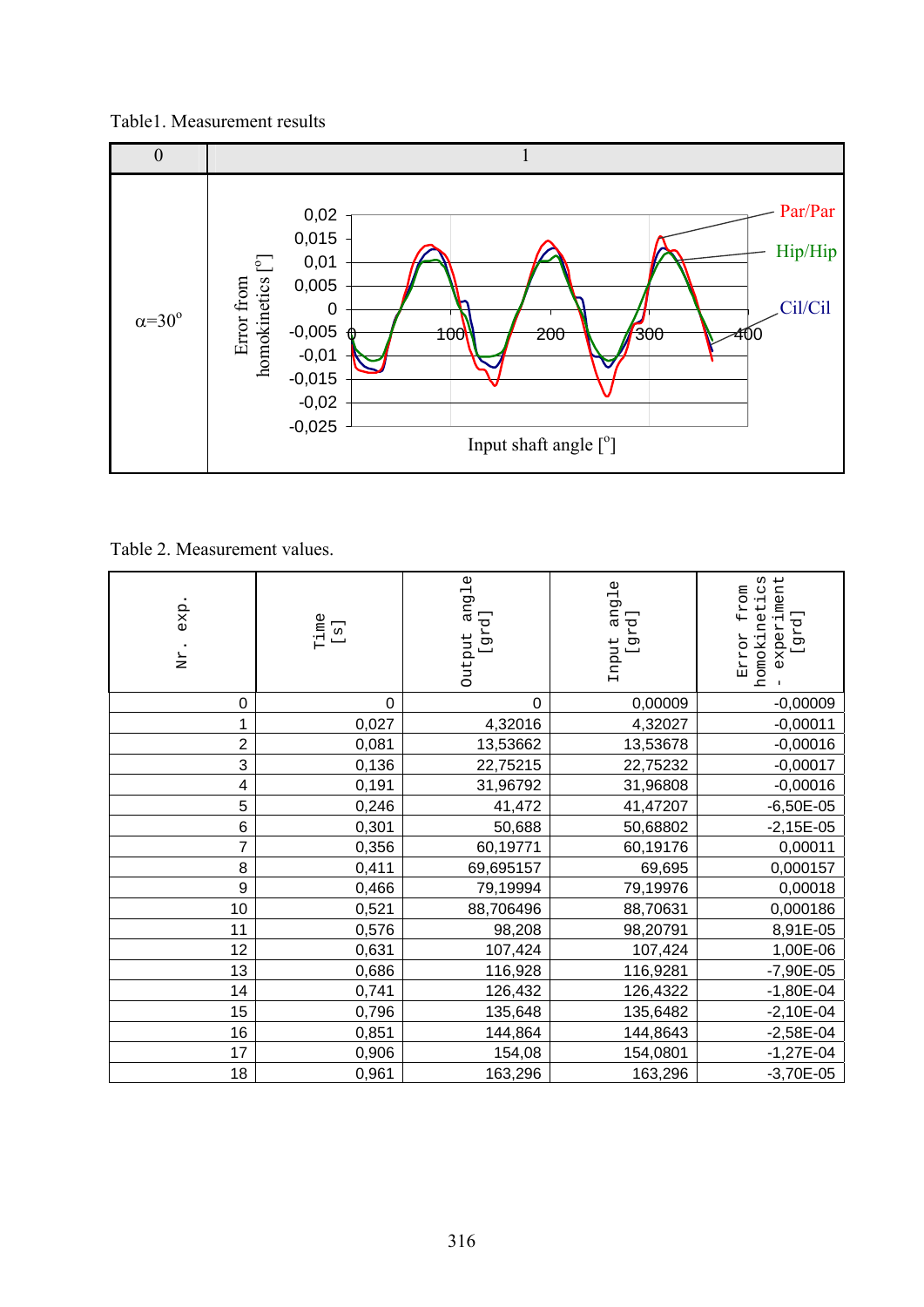